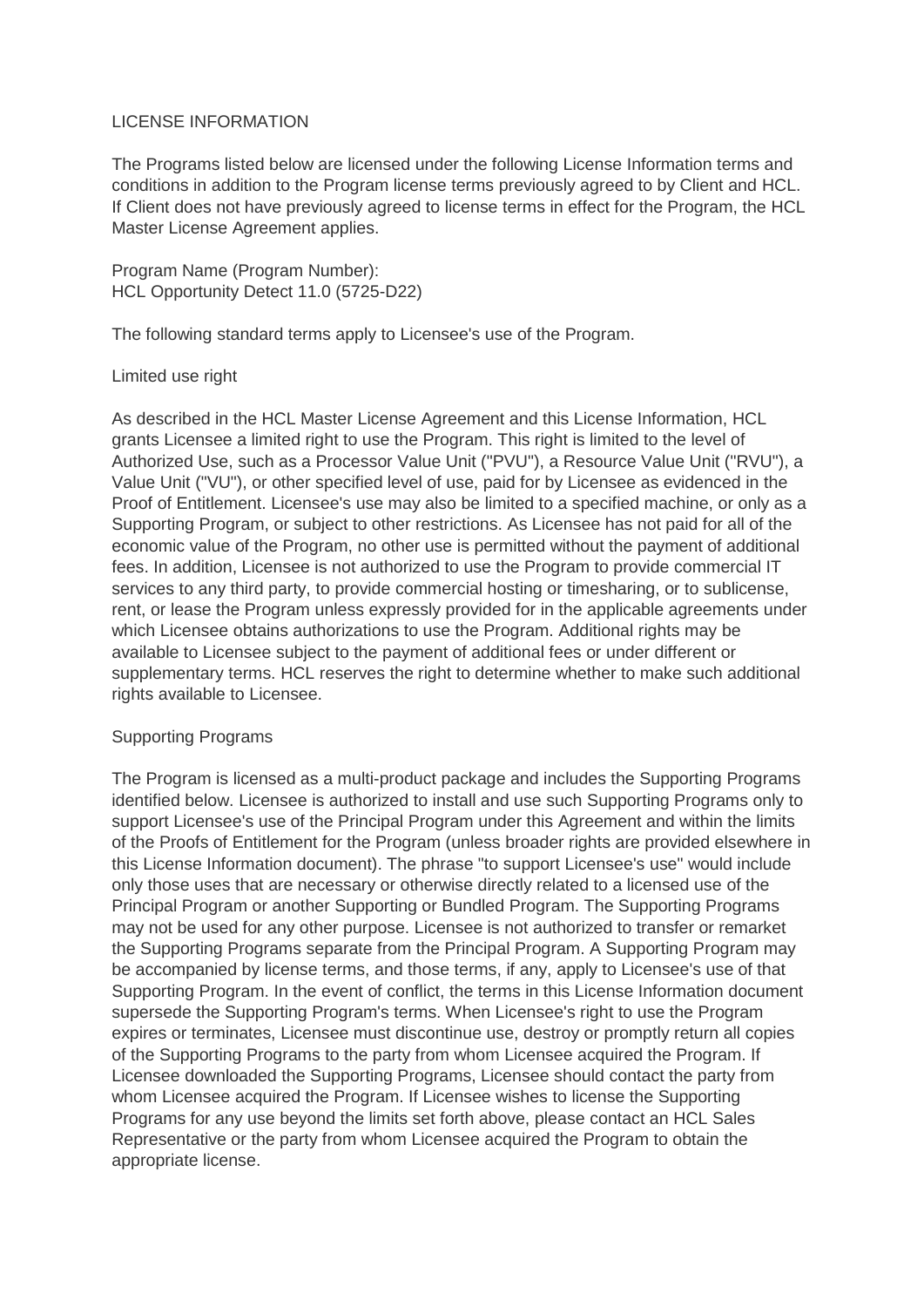The following are Supporting Programs licensed with the Program: IBM WebSphere Application Server V8.5.5 IBM DB2 Workgroup Edition V11.1 HCL Marketing Platform V11.0 IBM Urban Code Deploy V6.2.1 IBM InfoSphere Streams V3.2.1.2

## **Privacy**

Licensee acknowledges and agrees that IBM may use cookie and tracking technologies to collect personal information in gathering product usage statistics and information designed to help improve user experience and/or to tailor interactions with users in accordance with the HCL online Privacy Statement.

# **Benchmarking**

Licensee may disclose the results of any benchmark test of the Program or its subcomponents to any third party provided that Licensee (A) publicly discloses the complete methodology used in the benchmark test (for example, hardware and software setup, installation procedure and configuration files), (B) performs Licensee's benchmark testing running the Program in its Specified Operating Environment using the latest applicable updates, patches and fixes available for the Program from HCL or third parties that provide HCL products ("Third Parties"), and (C) follows any and all performance tuning and "best practices" guidance available in the Program's documentation and on HCL's support web sites for the Program. If Licensee publishes the results of any benchmark tests for the Program, then notwithstanding anything to the contrary in any agreement between Licensee and HCL or Third Parties, HCL and Third Parties will have the right to publish the results of benchmark tests with respect to Licensee's products provided HCL or Third Parties complies with the requirements of (A), (B) and (C) above in its testing of Licensee's products.

Notwithstanding the foregoing, under no circumstances may Licensee publish the results of benchmark tests run on Oracle Outside In Technology without prior written permission.

The above benchmarking terms apply to the following Programs or subcomponents: HCL Opportunity Detect 11.0

## Prohibited Uses

Licensee may not use or authorize others to use the Program, alone or in combination with other services or products, in support of any of the following high risk activities: design, construction, control, or maintenance of nuclear facilities, mass transit systems, air traffic control systems, automotive control systems, weapons systems, or aircraft navigation or communications, or any other activity where program failure could give rise to a material threat of death or serious personal injury.

## Export and Import Restrictions

This Program may contain cryptography. Transfer to, or use by, users of the Program may be prohibited or subject to export or import laws, regulations or policies, including those of the United States Export Administration Regulations. Licensee assumes all responsibility for complying with all applicable laws, regulations, and policies regarding the export, import, or